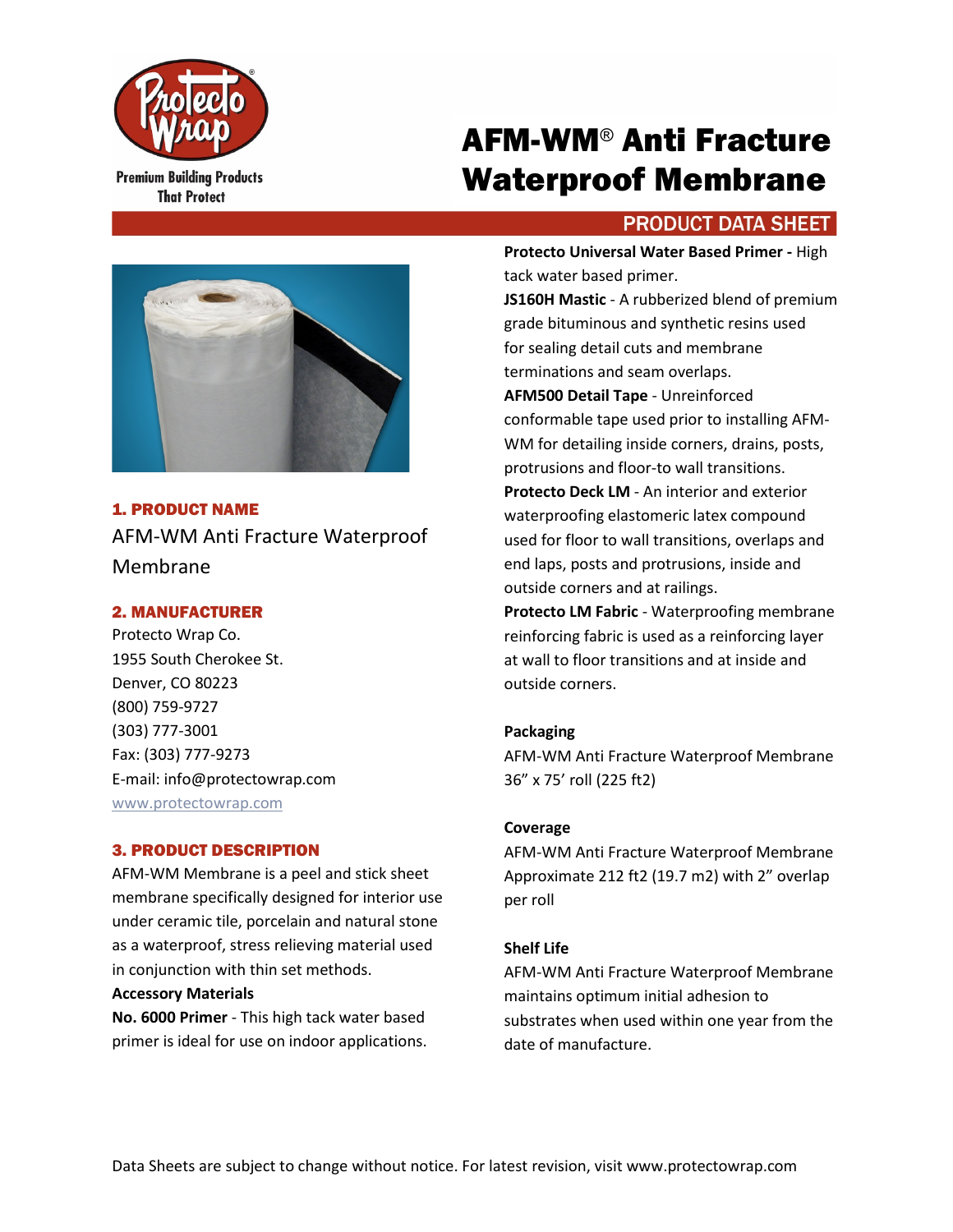- For interior waterproofing and crack isolation protection under thin set ceramic, porcelain and dimensional stone tile installations
- All interior wet areas including kitchens, bathrooms, shower pan liners and walls

## **Advantages**

- Rated as a shower pan liner, meets ANSI 118.10 Standards for a waterproof membrane
- Has the flexibility and strength to withstand structural movement and concrete shrinkage cracks up to 3/8" without transferring stress load to finished tile
- Can be installed with radiant heat floor systems
- Provides an Extra Heavy Load Rating
- Anti-microbial coating

## **Suitable Substrates**

- Exterior glue plywood
- Mortar beds
- Concrete
- Cement backer board
- Cement terrazzo
- Ceramic tile and dimensional stone
- Gypcrete
- Stained concrete
- Radiant heated subfloors
- Metal
- Portland based leveling and patching compounds

## **Limitations**

- Do not install over wet primer.
- Not recommended for use on concrete floors when hydrostatic head pressure or excessive water vapor transmission exceeds 4lbs. (tested by "Calcium

Chloride Test" method), where constant water vapor transmission is present or an RH level of more than 75% of slab, these conditions must be mitigated prior to AFM-WM installation.

- Not recommended for use where horizontal floor movement is greater than 3/8" (9.5 mm).
- Cracks larger than 3/16" should be prepared with proper backing material and treated in accordance with TCNA F125.
- Do not use over cracks or control joints larger than 3/8". Joints that are designed to experience movement should be treated in accordance with TCNA EJ171.
- Do not use any solvent-based sealants on or around AFM-WM as they may deteriorate the product.
- Not recommended for use where vertical floor movement is present.
- Do not apply over marine-grade plywood, wood plank flooring, particle board, oriented strand board (OSB), Luan, Masonite or laminate surfaces.
- Not for use under gypsum or cement based self-leveling underlayments, agglomerate tile or decorative wear surfaces.
- When installing tile over AFM-WM, it is required to maintain a thin-set thickness of 3/8" (9.5 mm) or less after the tile is embedded, even if the mortar manufacturer allows for thicker installations. Thicker mortar beds can potentially provide sufficient moisture to cause some natural stones to warp or crown.
- Not recommended for vertical applications exceeding 8' (2.4 m) in height.
- For vertical exterior applications, contact Protecto Wrap to confirm

## **Uses**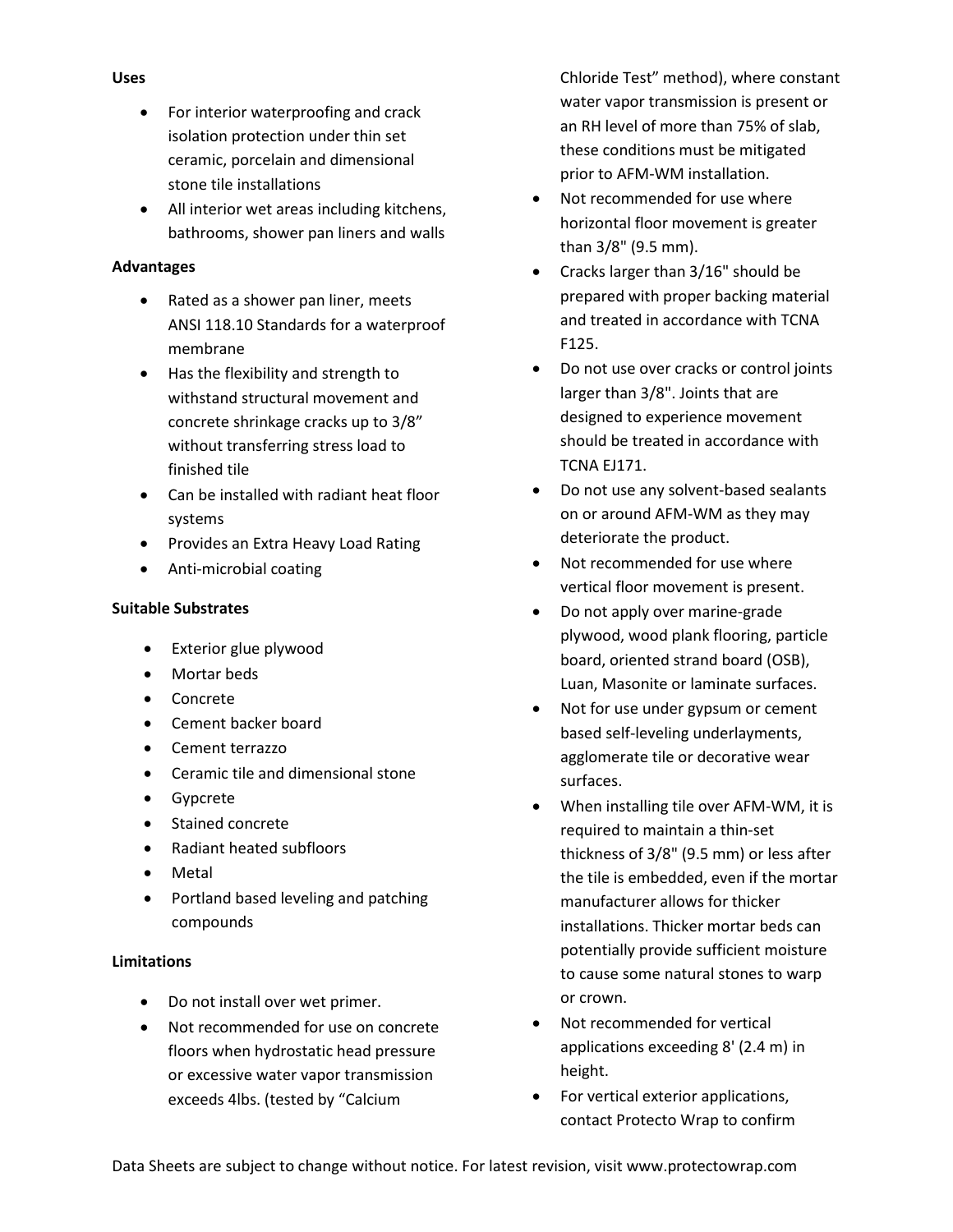design includes adequate mechanical fastening and movement joints for application.

## 4. TECHNICAL DATA

| Property          | Test   | Result                 |
|-------------------|--------|------------------------|
|                   | method |                        |
| Color             |        | Grey top/black         |
|                   |        | adhesive               |
| <b>Thickness</b>  |        | 40 mil                 |
| Application       |        | 45°F to 120°F (7°C to  |
| Temperature       |        | $49^{\circ}$ C)        |
| Operating         |        | -20°F to 180°F (-29°C  |
| Temperature       |        | to 82°C)               |
| Robinson          | ASTM   |                        |
| <b>Floor Test</b> | C627   | Extra Heavy            |
|                   |        | Load bearing,          |
| Waterproof        | ANSI   | bonded, waterproof     |
|                   | 118.10 | membrane for thin      |
|                   |        | set tile installations |

## 5. INSTALLATION

#### **Surface Preparation**

Substrate must conform to ANSI A108.01 standards. Assemblies over which AFM-WM Membrane will be installed shall be in conformance with the International Residential Code (IRC) for residential applications, the International Building Code (IBC) for commercial applications or applicable building codes. Flooring and membrane must acclimate to jobsite conditions before installation. Substrates must be dry, clean and free of dirt, grease, wax, paint, oil or loose foreign matter that would adversely affect adhesion of the AFM-WM Anti Fracture Waterproof Membrane. Check substrate for excessive moisture. Using ASTM E1869 Standard Test Method for Measuring Moisture Vapor Emission Rate of Concrete substrate using Anhydrous Calcium Chloride. If substrate moisture/vapor is beyond 4lb. emissions or an RH level of more than 75% of slab, these conditions must be mitigated prior to AFM-WM installation (see

"Limitations"). Leveling cements must be completely dry before installing membrane.

## **Priming**

Apply Protecto Wrap #6000 Primer or Protecto Universal Water Based Primer to the substrate and allow to dry (approximately 30 minutes) before installing the AFM-WM Membrane to ensure a good bond.

**Detailing Options Option 1 – Traditional Method using:**

- **AFM 500 Detail Tape Use before AFM-WM installaed**
- **JS160H Mastic Use after AFM-WM installed**

Floor to Wall Transitions and Inside Corners - After priming the floor and wall, apply a 6" strip of AFM 500 Detail Tape tightly at all floor-towall transitions and into the corners. Remove the release paper and install the Detail Tape 3" on the floor and 3" up the wall. Press the Detail Tape tightly into the corner and be sure to keep any voids from occurring behind the Detail Tape. Remove the release film from the face of the Detail Tape prior to installing the AFM-WM Membrane.

Areas around pipes, conduits or any protrusions through the substrate should be primed and taped with a 6" piece of AFM 500 Detail Tape. Force and form the Detail Tape to fit tightly to the protrusion and the substrate.

At drain openings, apply a light coat of primer and allow it to fully cure. Cover drain at least 6" past all perimeters with AFM 500 Detail Tape. Remove the release paper, apply membrane over the drain hole, cut an X in the center of the hole and form the Detail Tape into the drain. Be sure the membrane has 100% contact with the primed drain surface. Remove the top release film. Double ply with a full sheet of AFM-WM over the Detail Tape, then cut and form it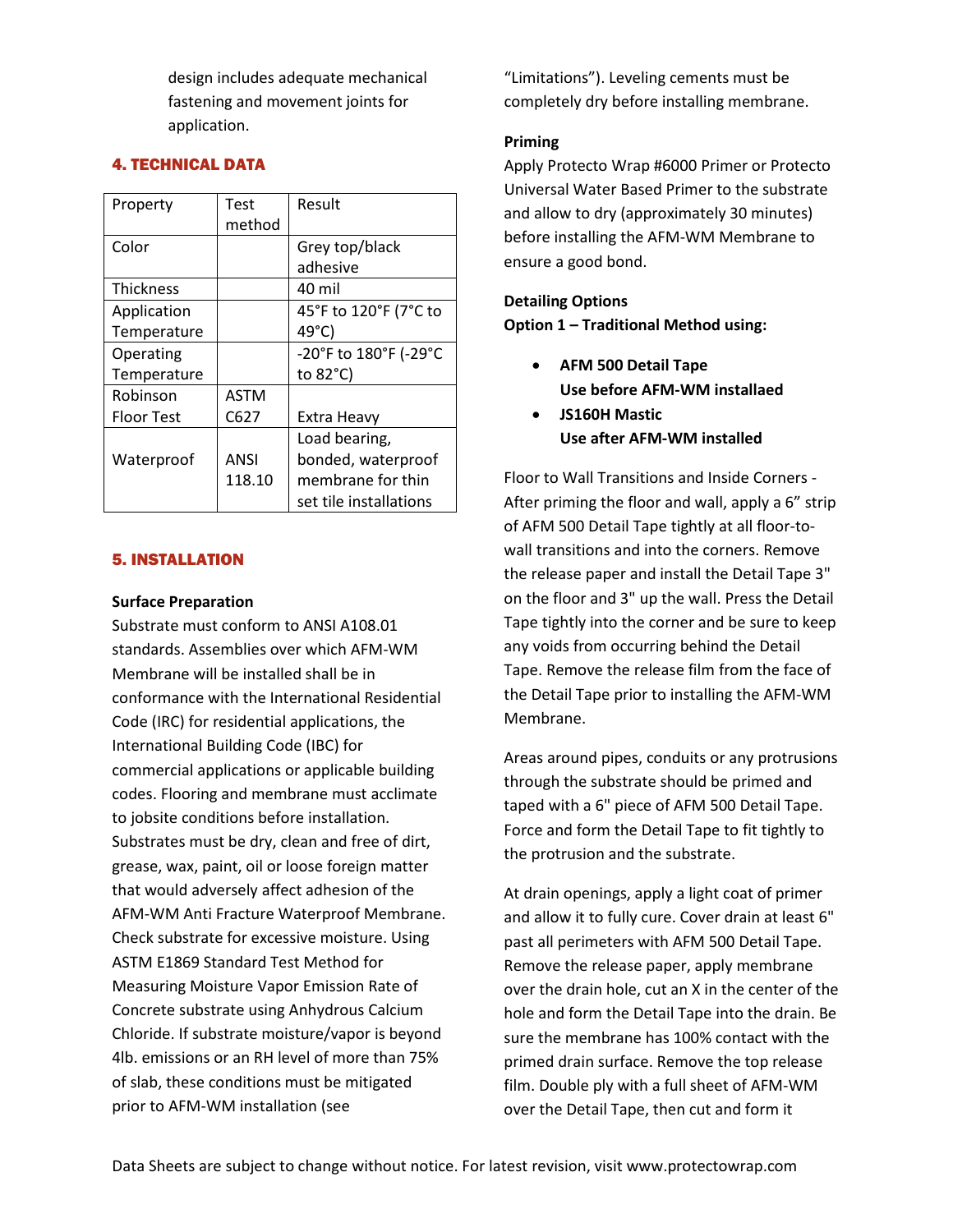around or into the protrusion or drain. Apply a troweled bead of JS160H mastic at the membrane terminations. Secure the drain clamping ring tightly over the AFM-WM Membrane.

## **Applying JS160H Mastic – After AFM-WM Installed**

Use a troweled bead of JS160H Mastic on all termination edges, bent seams and detail cuts the same day of application.

# **End Laps, Corner Laps and Non-Factory Overlaps**

End laps, corner overlaps and non-factory overlaps must be a minimum of 6" and sealed using JS160H Mastic using the following steps:

- Place two 1" troweled beads of JS160H Mastic 1" apart beneath all overlaps and firmly roll the seam.
- Trowel a 1" bead of JS160H Mastic onto the edge of the overlap, extending 1/2" on both layers of AFM-WM.
- Allow to cure prior to flood testing.

## **Option 2 – Liquid Method using:**

- **Protecto LM Liquid**
- **Protecto LM Fabric Use both after AFM-WM installed**

Protecto LM Liquid Membrane – is an elastomeric latex compound that is pre-mixed and ready to use.

Protecto LM Liquid Membrane may be applied by brush or roller and should be applied at a minimum wet thickness of 60 mils directly to the AFM-WM membrane and the adjoining substrate.

Apply AFM-WM to the primed substrate and detail using the following steps:

1. Apply a generous coat of Protecto LM Liquid Membrane 4" onto the AFM-WM membrane and 6" min up shower walls.

- 2. While the base coat is still wet, embed the 7 1/2" wide Protecto LM Reinforcing Fabric into the center of the wet liquid so that half of the fabric is on the membrane and the adjoining vertical surface.
- 3. Use a roller or brush to smooth out any wrinkles in the fabric and force it into the wet Protecto LM Liquid Membrane so that it bleeds through fabric.
- 4. On long runs or at inside and outside corners or where the fabric must be cut, the fabric must be overlapped by at least 2".
- 5. Apply another generous coat of Protecto LM Liquid Membrane on top of fabric so that fabric is completely covered while base coat is still wet.
- 6. Apply a generous coat of Protecto LM Liquid Membrane approximately 4" wide over all factory over lap seams and terminations of the AFM-WM membrane.
- 7. Once dry, visually inspect the transition areas, if there are any areas that the fabric is exposed through the Protecto LM Liquid Membrane or that appear to be sparsely coated, re-apply a coat to completely cover the areas.

## **End Laps and Non-Factory Overlaps**

End laps and non-factory overlaps must be a minimum of 6" and sealed with Protecto LM Liquid Membrane using the following steps:

- Coat the fabric surface of the base layer of AFM-WM with a 12" wide strip of Protecto LM Liquid Membrane and allow to cure.
- Once the LM Liquid has cured (turned to dark gray color), apply primer and allow to cure prior to installing the top layer of AFM-WM membrane in a 6" wide shingling overlap fashion.
- Coat around the perimeter of the overlap with a 12" wide strip of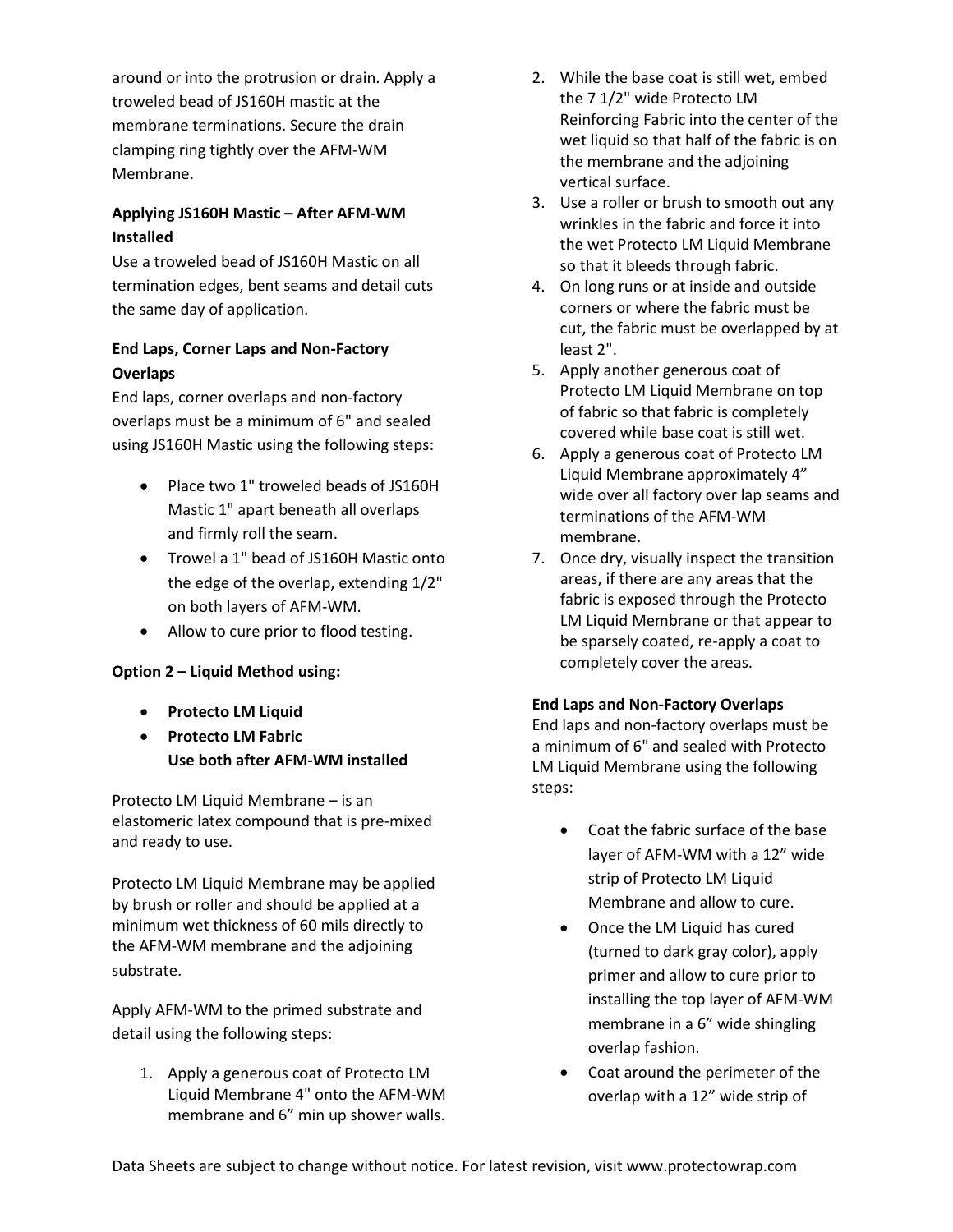Protecto LM Liquid, extending 6" on both layers of AFM-WM.

- While the base coat is still wet, lay in and saturate the Protecto LM Fabric and apply a top coat of the Protecto LM Liquid.
- Allow to cure prior to flood testing.

#### **WATERPROOFING SHOWERS WITH AFM-WM**

After installing AFM-WM to shower pan, apply a generous coat of Protecto LM approximately (4") on each side of wall corners, coves and seams. Embed a  $(7 \frac{1}{2})$  sheet of reinforcing fabric into the wet liquid so that it bleeds through fabric. Next, apply another coat on top of fabric so that fabric is completely covered. Allow to dry to the touch. Apply Protecto LM to the entire wall surface, including pre-treated joints, corners and coves membrane overlaps. Each coat may be applied by brush or heavy nap paint roller to a 24MIL thickness (wet) and allow to dry to the touch, apply final coat of Protecto LM to entire surface within 24 hours to seal the installation.

#### **Applying AFM-WM Membrane**

Always apply AFM-WM Membrane with the Zip Strip overlap guide as the leading edge for the proper seam. Roll out the AFM-WM Membrane (do not remove the release paper at this point), and cut to the appropriate length. Pull one half of the membrane on top of the other half. Lightly score the paper at the halfway point. Do not cut through the adhesive. Begin pulling the release paper off the upper section and apply the exposed adhesive bottom to the primed surface. Smooth out the membrane as the adhesive comes into contact with the surface. This is essential to minimize air beneath the membrane. Once completed, pull the other half of the AFM-WM Membrane on top of the applied AFM-WM Membrane. Pull the remaining release paper off the membrane while smoothing the AFM-WM into place. Precut a new sheet of AFM-WM and align the new membrane 2" over the overlap guide on the

installed AFM-WM Membrane. Remove the overlap release film from the installed AFM-WM Membrane 2" past the overlap guide. Continue to install the new membrane sheet as described above. Firmly roll the two membrane sheets together, forming a cohesive bond at the overlap. For maximum performance, 100% surface contact to the primed substrate must be achieved. Note - Should air get trapped beneath the membrane, puncture it with a sharp instrument and press the sheet flat. Repair any punctures per guidelines cited in Repairs section.

#### **Application**

Pull release liner away from membrane where scored. As the release liner is pulled away, hand-smooth the membrane to contact the primed substrate. Keep the release liner material close to the floor while pulling away; this will allow for a more controlled application of the membrane.

Note - There will be an immediate and aggressive bond of the membrane to the primed substrate. Realignment of the membrane can be difficult once adherence to the substrate begins.

#### **Repairs**

Carefully inspect the applied membrane before flood testing to ensure that it is free of large blisters, fishmouths or any damage. If membrane is damaged and requires repair, clean the affected area at least 12" beyond the area of damage to prepare for patching. Cut an AFM-WM membrane patch large enough to cover the damaged area at least 6" on all sides. Apply the patch to the membrane by using accessory materials described for either detailing option shown below and apply patch using the same method described for end lap conditions: